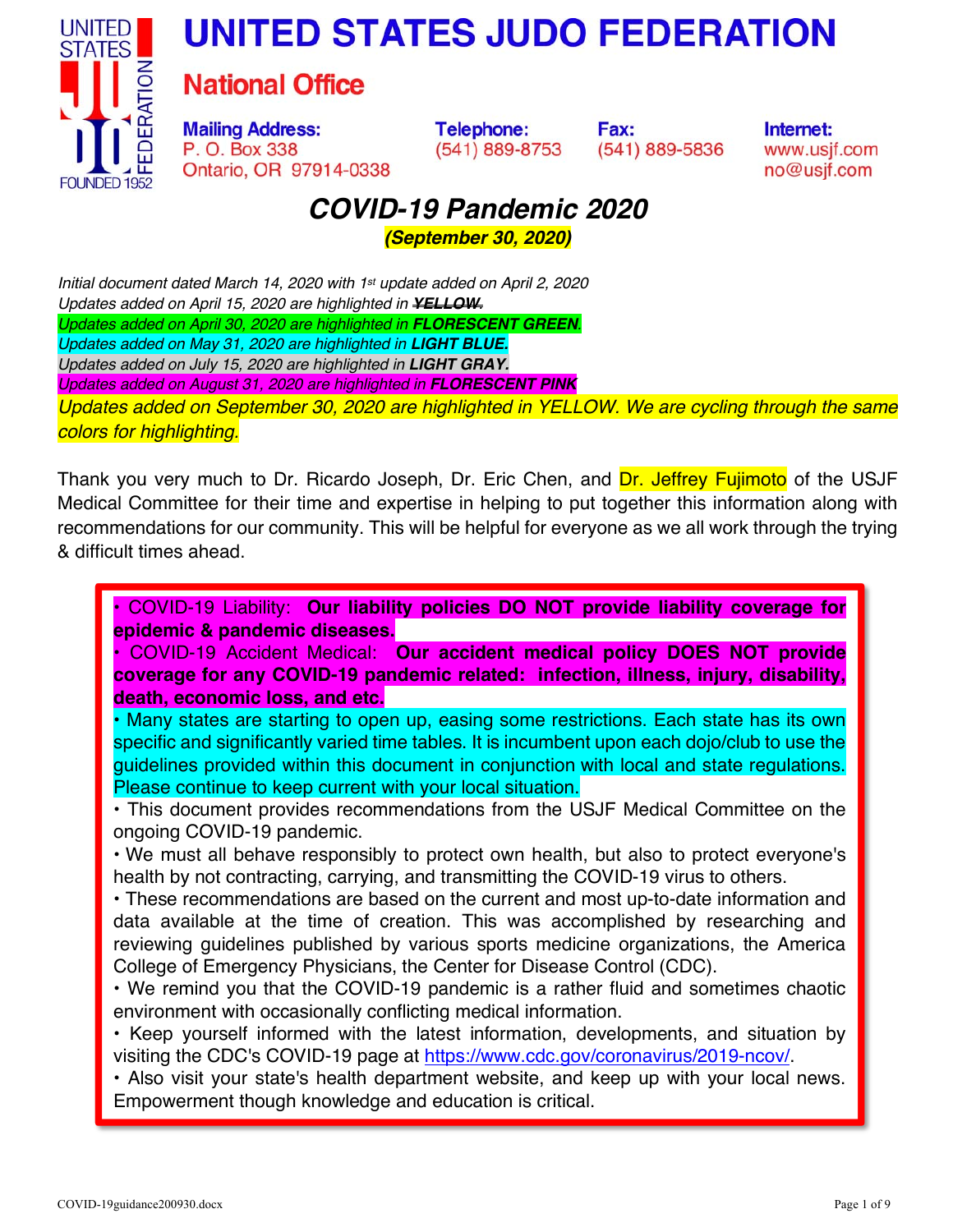**•** It is vitally important for everyone to be mindful that each individual's health situation is unique and may require different strategies. Thus, we strongly recommend that people consult with their primary care physician/doctor/medical professional to ensure that they are taking the appropriate measures that are what is safest and most effective for their personal situation.

**•** These are general recommendations. It is NOT our intent to circumvent or replace the advice or directives from your primary care physician/doctor/medical professional.

**•** We encourage compliance with government recommendations, regulations, requirements, and laws.

**•** Our intent is to help keep all of our members safe while still retaining some flexibility for our high-level elite athletes.

**•** Though some states may have relaxed their restrictions and moved into higher phases and more allowable activities, many states are experiencing a resurgence in COVID-19 cases. This may lead to a return to lower phases and renewed restrictions. Please keep abreast of the latest developments in your area/jurisdiction and maintain proper observance and compliance with the phase status and guidance. You must be sure to move with the change in phases and adjust activities accordingly.

**•** Please remember, the COVID-19 pandemic is very fluid. This makes the phase and situation in your area/jurisdiction very fluid too. You must be fluid in your planning and activities for your athletes to properly protect them and maintain compliance with local regulations/restrictions.

• Please remember, our insurance coverages require compliance with regulations and accepted standard practices. Please be compliant to protect your students and yourselves. Please be compliant to ensure that insurance coverage is intact.

# *Everyone Must Be Responsible & Diligent:*

Everyone involved (including coaches, parents, and spectators) will have to closely monitor their health and truly strive to remain healthy. We all have to realize and accept the fact that if anyone in our group gets sick/infected, with the COVID-19 virus, we will have to assume that we are ALL INFECTED until proven otherwise.

Please continue to be vigilant. It has been a long six (6) months and everyone is anxious to get back on the tatami to start training again and to spend time with our judo family. We are all fatigued with the bombardment of the issues and problems brought by COVID-19 and its effect on all of our lives. We must all continue to be patient. Unfortunately, many states and regions are undergoing another surge in the number of people testing positive with the COVID-19 virus. Additional caution is necessary as we are now heading into the start of the cold and flu season. As the health and safety of our members and students is the paramount concern, we must continue to make the appropriate decisions to ensure their safety and protection. Please be very cognizant and current on your local public guidelines. Though too new to have enough study data available, COVID-19 infections may have some long-term negative effects on some individuals after they recover from it. So, it is best to avoid getting exposed/infected by it. When in doubt, please make the safe/conservative choice.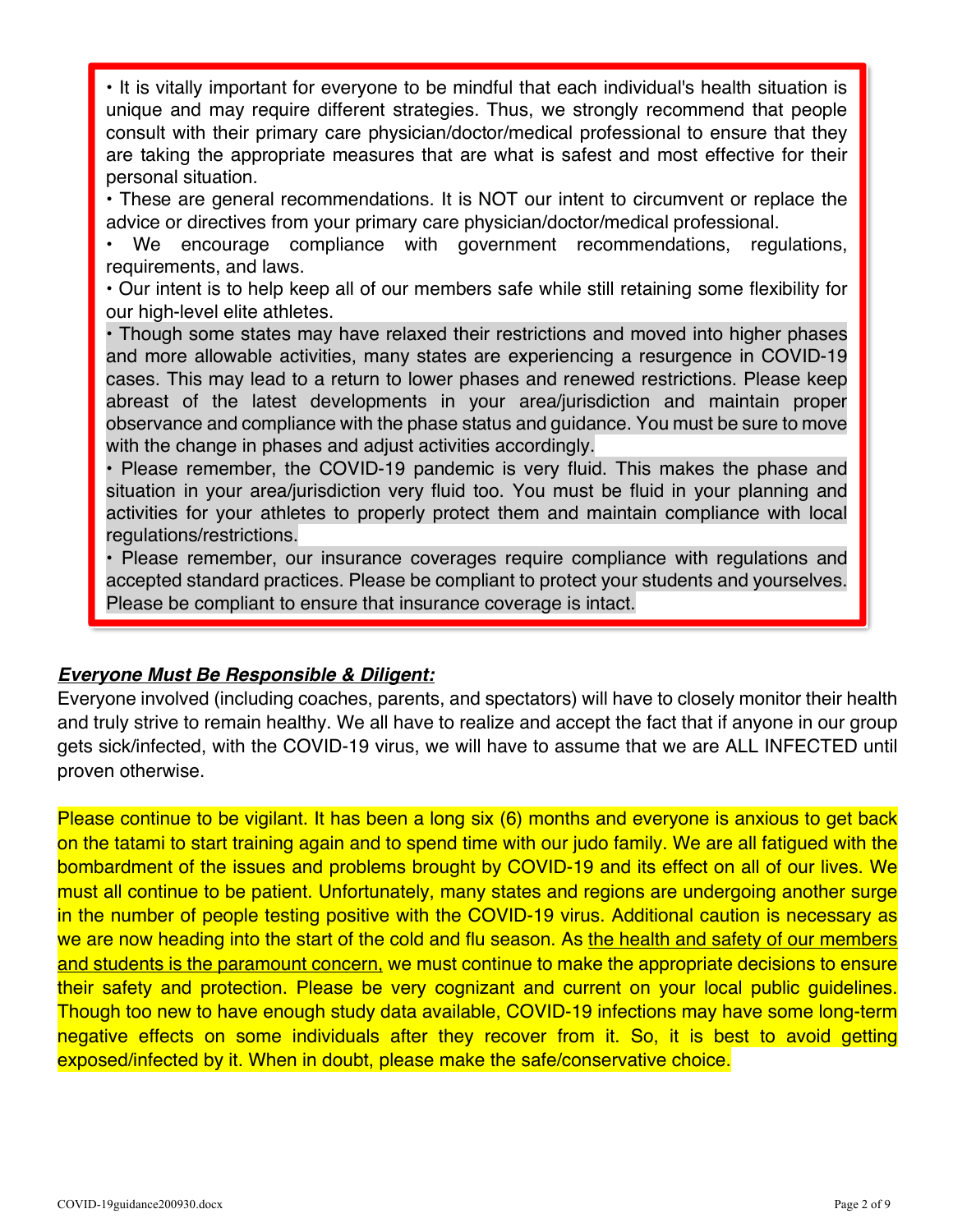#### *Insurance Coverage Update:*

On September 1, 2020, our new insurance policies for the new 2021 Fiscal Year, become effective. There are some major changes and they are briefly outlined here.

**COVID-19 Liability:** Our liability policies *DO NOT provide liability coverage* for epidemic & pandemic diseases. The current COVID-19 crisis has been declared a pandemic by both the US Center for Disease Control (CDC) and the World Health Organization (WHO). Therefore, any claims/lawsuits brought against you due to COVID-19: infection, illness, injury, disability, death, economic loss, and etc. *WILL NOT BE DEFENDED BY THE LIABLITY INSURANCE POLICIES.*

**COVID-19 Accident Medical:** Our accident medical policy does not provide coverage for any COVID-19 pandemic related: infection, illness, injury, disability, death, economic loss, and etc. The policy is intended to respond to **accidental injuries** incurred while doing sanctioned or approved judo. For example: sprains, broken limbs, dislocations, and etc. It does **NOT respond to claims arising from allergies, usual colds & flu, COVID-19, chickenpox and other communicable disease illness.** The accident medical policy is **NOT a replacement for your own health insurance/coverage**. **It is NOT a primary coverage policy and responds on a secondary basis in conjunction with your own health insurance.**

#### *Return To Activity/Training After COVID-19 Infection:*

There can be many lingering side effects of having had a COVID-19 infection. One of them is the development of myocarditis – an inflammation of the heart muscle. Due to the dangers of myocarditis and other lingering COVID-19 damage/symptoms, any athlete who has been diagnosed with COVID-19, MUST be medically cleared with written authorization/clearance for strenuous physical activities such as judo *BEFORE* returning to judo activities from a physician, nurse practitioner, or physician's assistant.

#### *Return To Training Phases 1-5 (updated):*

Phase 4 has been split into 4a & 4b. Please read new phase 4a & 4b definitions on page 4. The following is a very brief summary of the USOPC's April 28, 2020, Return to Training Considerations Post-COVID-19 document. It is appended to the end of this guidance document. Please be sure to read it in its entirety. Please be current and cognizant of the situation in your locale to ensure proper compliance with current rules and requirements.

Please keep in mind that the handling & treatments for the COVID-19 pandemic is a live, real-time experiment worldwide. It is impossible to impose a definitive timeline on the phased resumption of normal activity as the situation is very dynamic and fluid. Consequently, the return to activity phases depend on the situation and circumstance in your local jurisdiction. Your local public health authority's assessments will determine the mandates/edicts they issue. It is vitally important that you are current and have a good understanding of these mandates/edicts. Please follow them closely to be compliant with public health standards. This will help you to protect the health and safety of your students, yourselves, and your community.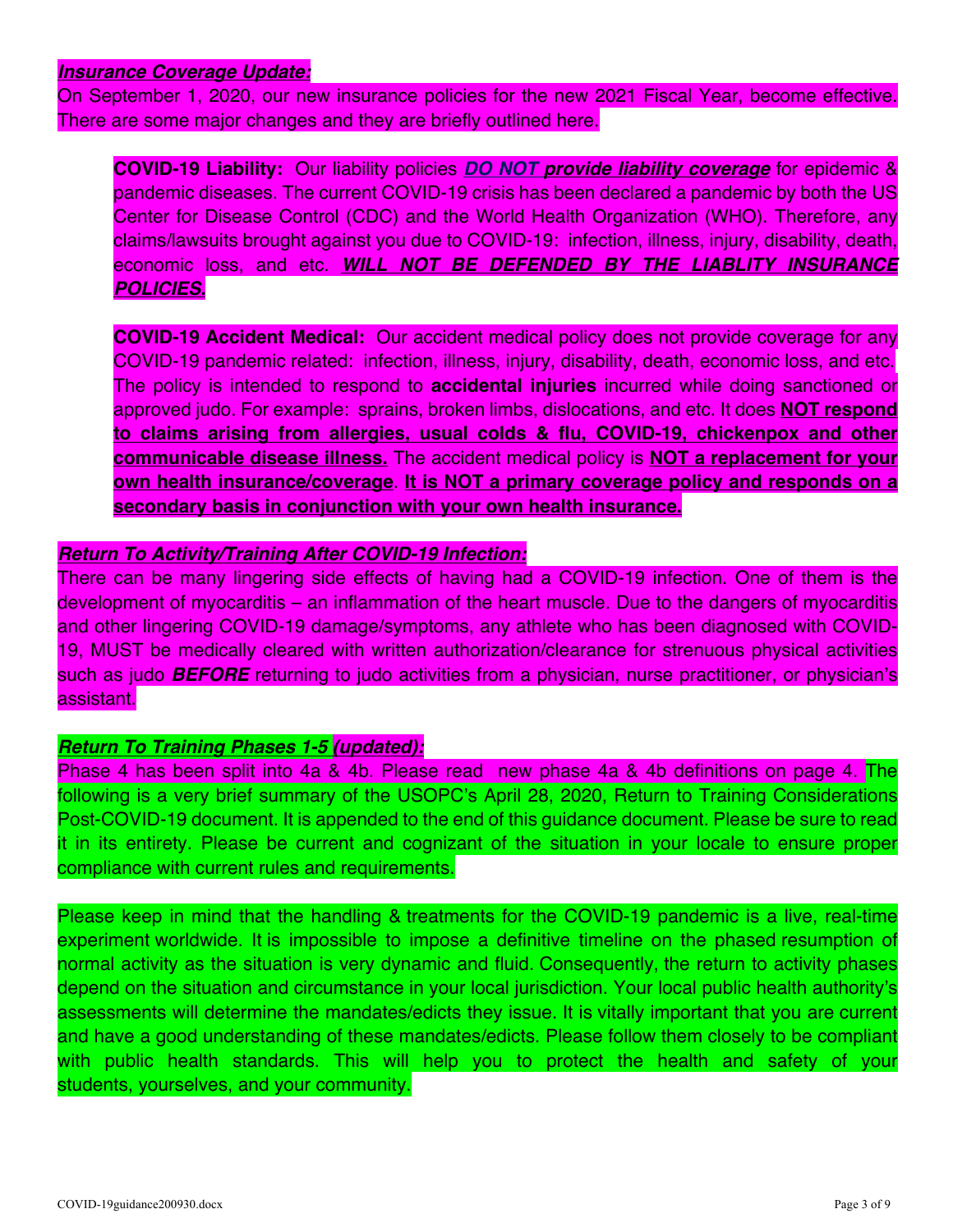#### **Regarding COVID-19 Testing:**

There are now many different COVID-19 testing protocols and kits available. There are huge variations in pricing with little detailed information available regarding the accuracy and validity of these tests. Also, not all tests are available everywhere. This being so, though testing is important, it is difficult to recommend a particular protocol/test for people to take. Therefore, WE ARE NOT MAKING TESTING A REQUIREMENT**.**

#### **Mandatory Temperature Checks:**

Temperature checks are MANDATORY for everyone prior to entering the dojo/club/training facility once we reach Phase 3 & 4. The maximum acceptable temperature for entry is 100.4°F/38° C. Someone with a temperature that is higher than this is considered to have a fever.

**Phase 1:** Public health authorities require shelter in place, public training facilities are closed  *Dojos/clubs remain CLOSED. Individual home training & Virtual coaching ONLY.*  **Phase 2:** Public health authorities lift shelter in place requirements, but continue to prohibit group activities and public training facilities remain closed  *Dojos/clubs remain CLOSED. Individual home training & Virtual coaching ONLY.*  **Phase 3**: Public health authorities allow small group activities (< 10 people), but public training facilities remain closed  *Dojos/clubs remain CLOSED. Individual home training & Virtual coaching ONLY.*  **Phase 4**: Public health authorities allow public training facilities to open, no limitations on group size.  *Dojos/clubs may OPEN. Direct contact allowed to resume during this phase.*  **Phase 4a:** Public health authorities allow public training facilities to open WITH limitations on group size. *Dojos/clubs may OPEN for individual training in small groups only if social distancing and masking are maintained. DIRECT CONTACT IS NOT ALLOWED*. **Phase 4b**: Public health authorities allow public training facilities to open, no limitations on group size.  *Dojos/clubs may OPEN. Direct contact allowed to resume during this phase.*  **Phase 5**: A vaccine or cure for COVID-19 is developed  *Same as Phase 4. Continue infection prevention methods.*

Please know the current phase in your local area/jurisdiction, apply, and adhere to it.

#### *Visitor Log:*

If your dojo/club is OPEN or hosting/conducting any activities, please use a visitor log to have a listing of everyone who comes into the dojo/club. This includes: vendors, guests, visitors, parents, friends, relatives, potential students, students, athletes, and instructional staff. Basically, ANYONE who walks in the door. You should capture: the date that they were there, the person's name, a contact telephone number, and their temperature. A sample visitor log can be found on the last page of this document. Please feel free to make copies and use it.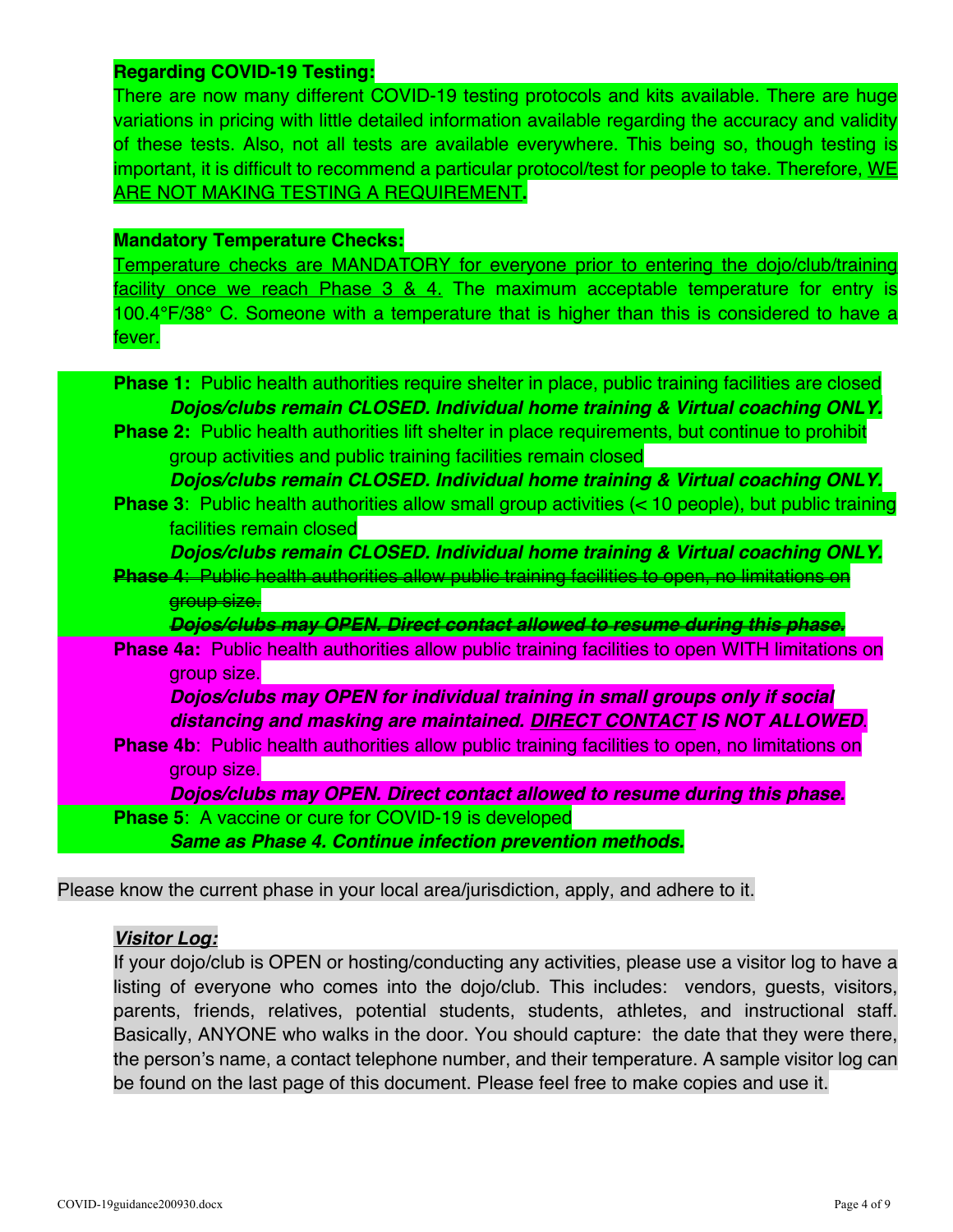If someone in the dojo tests positive for COVID-19, you should call everyone who has been exposed to let them know of the exposure so that they can take appropriate action. If someone tests positive, it is very likely that the local public health department will follow-up and conduct some contact tracing. Having good visitor logs will help facilitate their contact tracing efforts. Here's a link to the CDC page on contract tracing:

https://www.cdc.gov/coronavirus/2019-ncov/php/contact-tracing/contact-tracing-plan/contact-tracing.html

#### *Stay At Home/Shelter In Place:*

The federal government is recommending that the general public stay at home. Many state and municipal governments are recommending/mandating that the general public stay at home and shelter in place. We encourage you to support these recommendations and mandates. Avoid exposure to COVID-19 and stay home as much as possible. Be mindful of "social distancing" and put distance between yourself and other people, six (6) feet or more whenever possible to avoid contact with respirator droplets when an infected person talks, sneezes, or coughs. Try to avoid contact with people who are sick and people who have been exposed to COVID-19. Studies have suggested that COVID-19 may be spread by people when they appear to be asymptomatic.

# *Athletes Who Are 60+ Years Old or Have Underlying Health Conditions:*

Anyone over the age of 60, people with underlying health conditions, or are immune system compromised should stay off the tatami and away from the dojo. These individuals are at a higher risk for serious potentially life-threatening illness from COVID-19.

#### *Recreational Athletes:*

There is no compelling reason that outweighs the potential dangers posed by COVID-19 for any recreational athlete to be on the tatami right now. We strongly advise that all "grassroots" clubs/dojos cease all activities IMMEDIATELY. Though the amount of time that the prohibition should remain in effect is debatable, **we suggest that six (6) weeks is a reasonable amount of time to start with.**  *We are extending this prohibition through May 15, 2020 May 31, 2020 June 30, 2020 August 31, 2020 September 30, 2020 October 31, 2020.* 

If your jurisdiction does allow for judo activities. We highly recommend that athletes should have a limited number of training partners each practice or series of practices. Limiting the number of training partners will help to limit potential exposure to COVID-19. It is important that all training partners are behaving judiciously and limit their general activities. Remember, if someone is exposed to the virus, their exposure exposes all training partners to the virus too. This may not be practical for all dojos/clubs or possible at every practice, but it will present an extra layer of safety if someone ends up testing COVID-19 positive after attending class(es).

# *Elite Athletes (Seniors & IJF Juniors):*

Elite athletes may need to be handled differently depending upon their respective short-term competitive goals. All major national and international tournaments that were scheduled for this month or April have been postponed for at least 1-2 months. The IJF and PJC have suspended all activities through April 30, 2020. In the meantime elite players will likely still have to maintain some sort of limited or restrained work out schedule in order to remain competitive. For this small group we recommend that they strictly limit the number of partners involved in close contact with one another.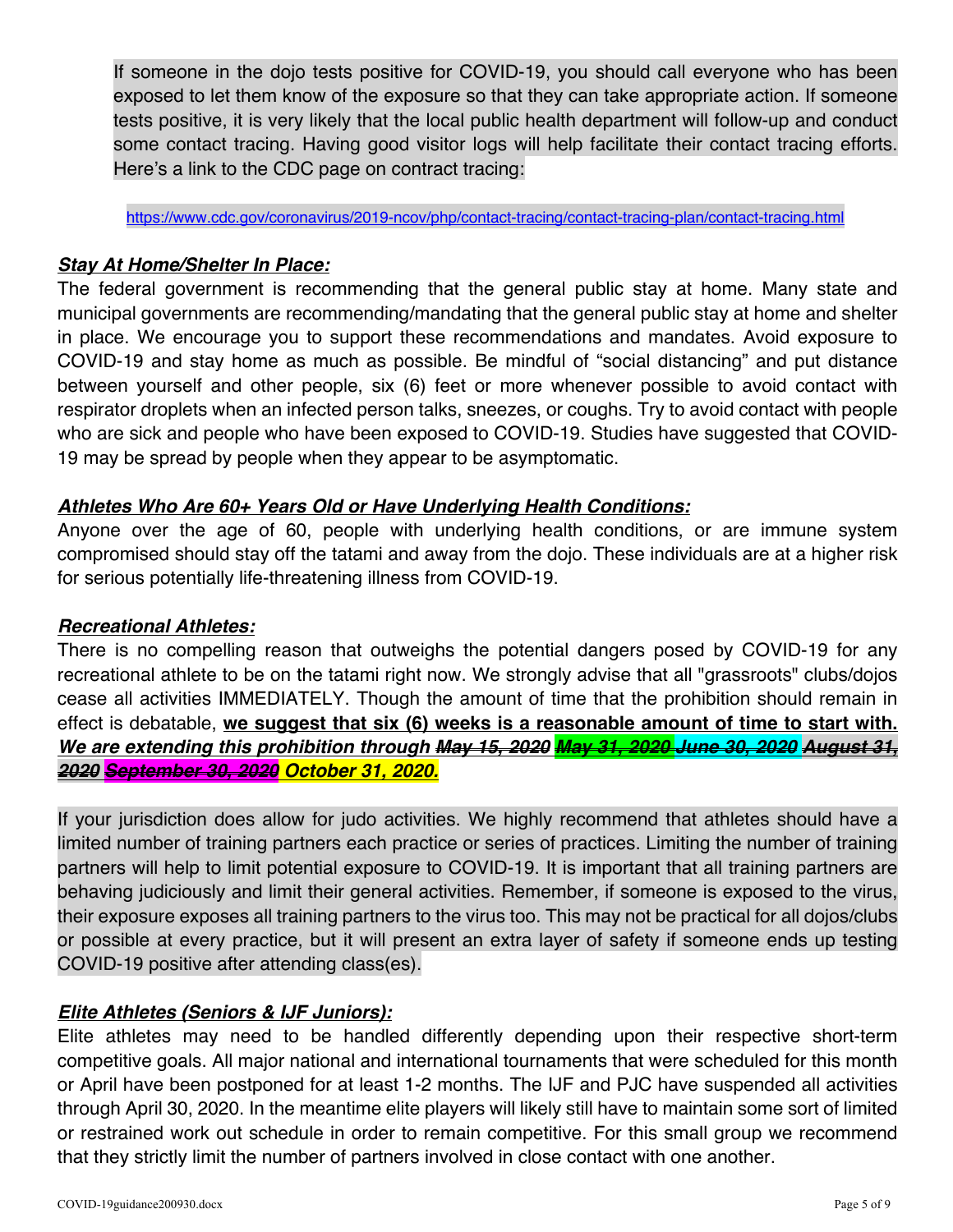Best practice would be one (1) training partner per person without intermingling. Minimize contact time and liberally substitute conditioning and timing drills for heavy newaza and randori. Using alternative training methods such as exercise machines/devices, resistance bands or tire inner tubes for uchikomi, and etc.

For those who are engaged in direct contact training, please continue to confine your training to your small group of training partners. The virus is still too very rampant and infectious to safely expand your training group at this time. Expanding the size of your training team is expanding your potential exposure to COVID-19. Please continue with conservative measures to keep your training partners and yourself safe.

#### *Personal Hygiene & New Habits:*

Now is a great opportunity to develop some great personal hygiene habits. Of critical importance is hygiene both before and after any training session.

**1.** All judogi's should be completely clean and laundered before any training session.

**2.** Belts can easily be vectors for transmitting disease too. There is no need to wear your brand new IJF Approved Mizuno or Adidas black belt to practice at this time. Wear an old white one and throw in the washer with your judogi after every workout for the next month or so.

**3.** Athletes should shower, lather up, and scrub vigorously before and after training sessions that involve close personal contact with a training partner.

**4.** Obviously, there should be **NO SHARING** of towels, water bottles, liquids, food, snacks, supplements, and etc.

**5.** Weights, machines, and other training aids should be wiped down using an appropriate cleaning solution between users.

**6.** Use hand sanitizer every time one enters or exits the dojo.

**7.** Clean feet with antibacterial/antiviral wipes every time one steps on to the mat.

# *Maintaining Social Distancing & Spacing:*

A good way to maintain some social distancing and spacing is to give your athletes their own 6' x 6' space to work in…

- 1. Envision your mat space as a grid with 6' x 6' squares (modified checker/chess board)
- 2. Use removable tape on your mat surface to define the 6' x 6' grid
- 3. Tear the tape and remove them in between the light or odd squares
- 4. Skip over a row (leave empty) and go to the next row
- 5. Tear the tape and remove them in between the dark or even squares
- 6. Repeat steps 3-5 until you are complete
- 7. This should leave you with 6' x 6' squares that are surrounded by 6' of free space for your athletes to work in

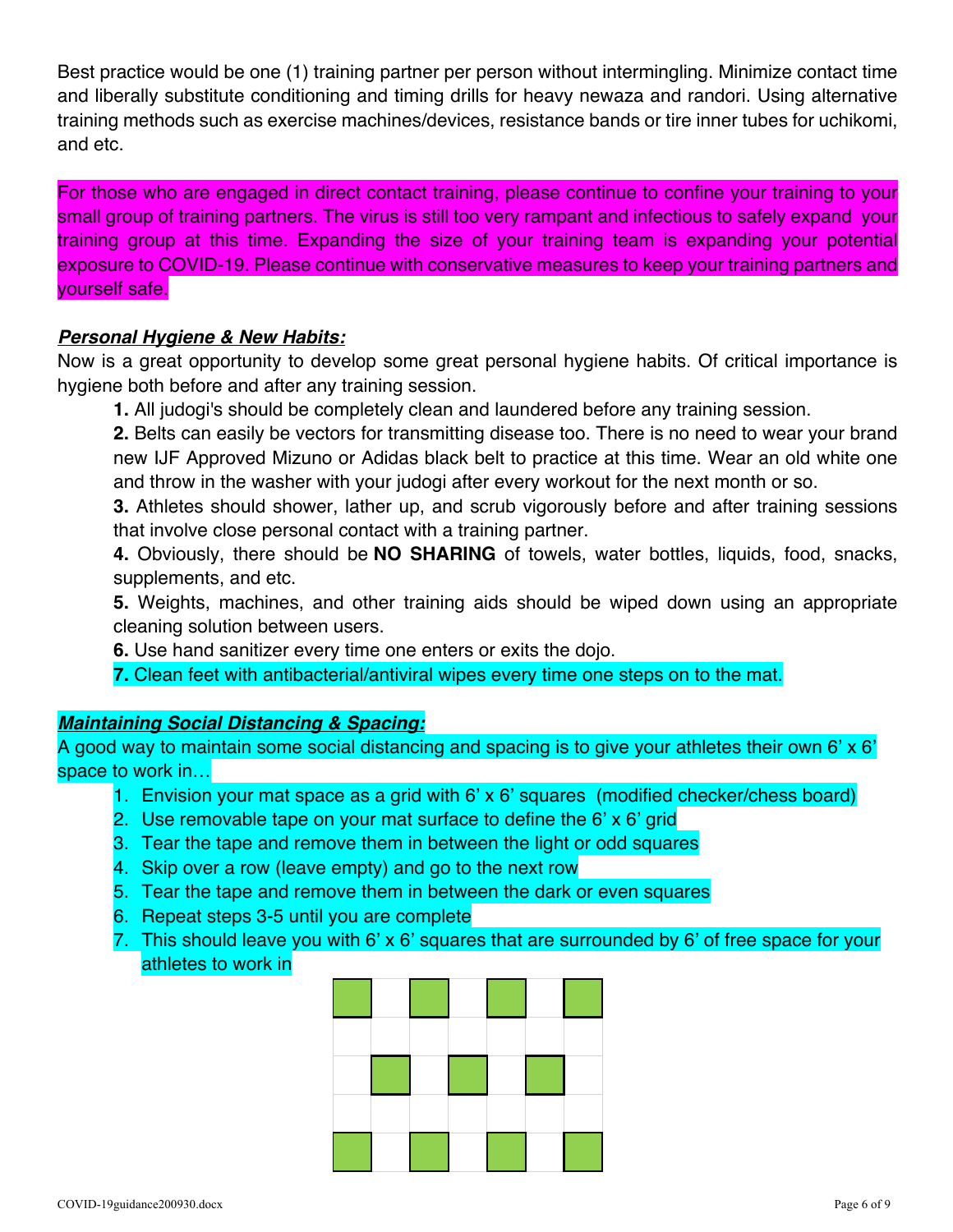# *Use Face Masks:*

We encourage the use of face masks. Especially during the times when appropriate to do so: bowing in and out at the start and end of the class/practice, during times when there is group instruction, during lectures/talks. Furthermore, we encourage the use of face masks by all family, friends, guests, and visitors while they are inside of the dojo.

It is obviously a bit problematic to require the wearing of face masks while engaged in tachiwaza or newaza randori. It is certainly reasonable to require the wearing of face masks when engaged in less than rigorous activities. It helps to keep everyone mindful of the current pandemic and public health guidelines. The additional efforts to be diligent will likely be helpful in creating a safer and thoughtful environment for your current and potentially new members.

#### *Dojo Cleaning:*

For dojos, best practice would be to:

**1. Disinfect mats before and after training with a diluted bleach solution.** Mixing these proportions of bleach and water can make the bleach cleaning solution:

5 tablespoons or 1/3rd cup of bleach per gallon of water

*OR* 4 teaspoons of bleach per quart of water

- **2. Disinfect high touch areas such as doorknobs, handrails, benches and lockers.**
- **3.** If possible, **place hand sanitizer at entrances and exits.**

The bleach solution is very effective and the most economical, but here is a link to a list of commercially available disinfectants that should have antiviral activity against COVID-19 and other pathogens: https://www.epa.gov/sites/production/files/2020-03/documents/sars-cov-2-list\_03-03-2020.pdf

# The key for any of this to work is that you **must allow the solution to dry for at least 5 minutes for the full antiviral/antimicrobial effect.**

# *BLEACH CAUTIONS:*

 **1.** As the bleach solution does contain bleach, it may affect the color/finish of whatever comes into contact with the bleach solution. It may also bleach-out or cause colors to fade, burn materials. Adversely affected items may include and not be limited to things like: clothing, painted objects, furniture, furnishings, cloth materials, leather, colored items, cloth, materials, metals, plastics, rubber, carpets, rugs, wood, paper, and etc. **2. Do NOT MIX the bleach or bleach water with any other chemicals or cleaning products. Mixing bleach with products containing acid or ammonia will result in the creation and release of HIGHLY TOXIC CHLORINE GAS and other dangerous by-products. Exposure to chlorine gas can cause serious permanent long-term injury and can be lethal.**

 **3.** It would be prudent to use appropriate protective clothing & devices such as safety eyewear & gloves to protect your eyes and avoid any/prolonged contact with your skin. **4.** Be sure that there is adequate ventilation when using bleach or the bleach solution. **5.** Please be sure to take appropriate precautions to avoid any accidents, spills, and other foreseeable problems and dangers.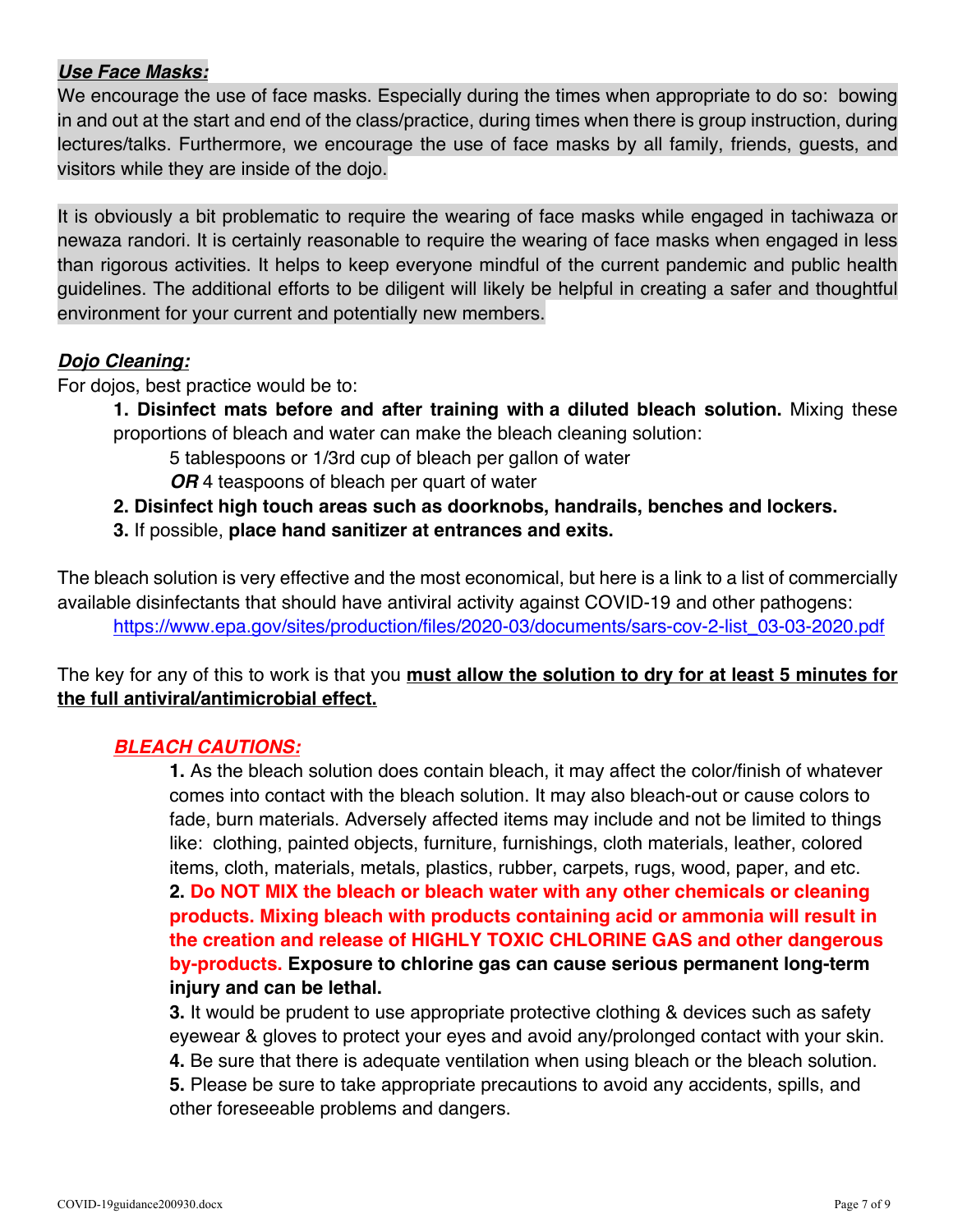### *USJF Sanctioned Events:*

We are cancelling all previously USJF approved sanctions for events scheduled to occur on or before May 15, 2020. We will not accept sanction applications for any event to be scheduled to occur on or before May 15, 2020 October 31, 2020. We encourage event planners, organizers, and sponsors to wait until the current pandemic has subsided and the government restrictions and recommendations are lifted.

This prohibition is extended to May 31, 2020. On May 31, we will assess the state of the pandemic on May 31 and consider when it may be possible for us to recommence sanctioning events.

This prohibition is extended to June 30, 2020. On June 30, we will assess the state of the pandemic and consider when it may be possible for us to recommence sanctioning events.

This recommendation is extended to August 31, 2020. On August 31, we will assess the state of the pandemic and consider when it may be possible for us to recommence sanctioning events.

This recommendation is extended to September 30, 2020. On September 30, we will assess the state of the pandemic and consider when it may be possible for us to recommence sanctioning events.

This recommendation is extended to October 31, 2020. On October 31, we will assess the state of the pandemic and consider when it may be possible for us to recommence sanctioning events.

#### *USJF National Office Update:*

In compliance with government recommendations and mandates, the USJF National Office will continue to operate with the staff generally working remotely from home as much as possible. We are observing social distancing by having only one (1) person in the office at any time. Much of our communication comes through the USPS mail. We will pick up and process our USPS mail as normal. As much as possible, work will be distributed and handled remotely. Though we will continue to answer the telephone, we strongly encourage you to communicate with us via email during these times. The National Office will continue operations in the current manner until "stay at home" mandates/restrictions are completely lifted.

# *Next Update On April 17, 2020 May 1, 2020 May 31, 2020 June 30, 2020 August 31, 2020 September 30, 2020 October 31, 2020.*

At this time, we plan to issue an update on April 17, 2020 May 1, 2020 May 31, 2020 June 30, 2020. August 31, 2020 September 30, 2020 *October 31, 2020.* Should conditions change/worsen to an extent that further restrictions on elite athletes or any other actions are advisable, we will issue updated pertinent guidance at that time.

#### *Additional comments from Dr. Joseph:*

Again, this is a very unique and dynamic situation and these recommendations may need to be modified as new information and national guidelines become available. Please do not hesitate to contact either Dr. Chen, Dr. Fujimoto, or myself if you have any additional questions or concerns. Our contact information is listed below.

Best Regards,

USJF National Medical Committee Rick Joseph, MD, Chairperson Eric Chen, MD, Member Jeffrey Fujimoto, MD, Member (C): 734-717-0943 (C): 408-887-6544 ricardojoseph41@gmail.com ericch1@uw.edu jfujimoto1@qmail.com